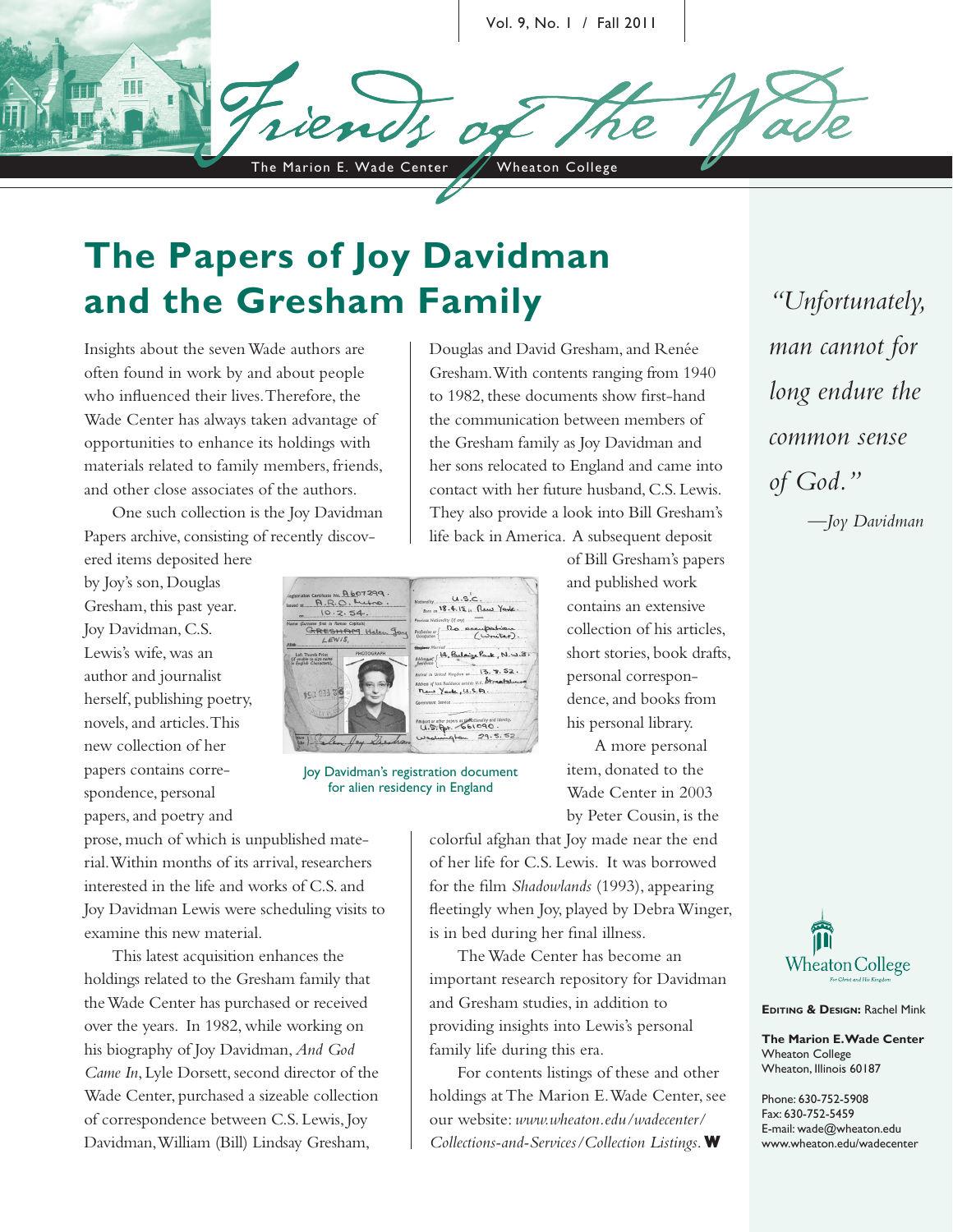# **Corner Corner**

**Director's**

Director's

The winds of change blew through the Wade Center this past summer, bringing both joys and losses. Through the contributions of many of you, the Wade was able to raise the \$100,000 needed to begin the cataloging project, hiring Nicole Long on August 1 as Catalog Librarian. Nicole has quietly yet efficiently made herself a vital part of our staff, and we are grateful for her expertise and partnership. Shortly thereafter, Beth Hammer and Rachel Mink announced their departures. In early September, Beth and her husband Steve relocated their pastoral ministry to Minneapolis. For over three years, Beth served as Office Coordinator with alacrity, warmth, and foresight while enhancing the staff's collegial atmosphere. A few weeks later, Rachel left to prepare for graduate school in occupational therapy. Her contribution, like Beth's, extended beyond her stated duties as she supported the directors, edited and designed the Wade's journal and newsletter, and oversaw myriad special projects. Regrettably, we will be unable to rehire for her position until we reach additional funding through our Capital Campaign. However, the same wind that has blown us these changes has sent us Kendra Juskus, who comes with the skills for the part-time Office Coordinator position and to support the publications. As the writer of *Ecclesiastes* observes, none escape the winds of change—but thankfully these winds bring blessings as well as sorrow.

With all good wishes,

y hitchell

## **Did You Know?**

If you have visited the Wade Center online recently, you probably noticed the

change in our website. While much of the content is the same, it is newly formatted, making it easier to read and navigate, and matching it to the Wheaton College website. We have used this opportunity to add new content as well, such as additional author resources, new collection finding aids, and updated information on *VII*. Our RSS feed is unfortunately no longer available. You can continue to visit the Wade Center's Facebook page, however, where you can read of upcoming events and keep updated on the progress of the cataloging project.**W**

## **Up Close** The Capital Campaign

In Spring 2011, the Marion E. Wade Center launched a capital campaign to address the Center's operational deficit and enable the realization of our long-term goals; this fund-raising iniative is now entering its public phase. First of all, this campaign will be raising funds to enable the Wade Center to remain financially autonomous and fully functioning in its fundamental mission, despite the considerable effect of the economic downturn on the endowment that funds our basic operations. Second, as we are approaching the Wade Center's 50<sup>th</sup> anniversary in 2015, we have reflected upon how to responsibly continue our work into the years that lie ahead. The needs for the collection and preservation of materials remain, even as we also craft better ways to promote the works of the seven Wade authors through teaching and publications. We are appreciative that although the Wade Center is financially independent of Wheaton College, as a College department we receive the support of the expert team of advisors in the Advancement Department. With their help, the Wade Center has identified the following five initiatives for funding:

#### *Research Fellowship*

As scholars study our authors, they are not only personally enriched but in turn share their insights and excitement with many others through their writing, lecturing, preaching, and teaching. Since

> financial support for research expenses is scarce, the Wade Center hopes to offer an annual Wade research fellowship grant for qualified researchers to conduct extended work at the Wade Center.

#### SEVEN *Book Imprint*

We envision expanding our list of publications through a book imprint. In addition to strengthening our academic journal *SEVEN*, this funding would allow us to publish new books about the authors,or reprint valuable

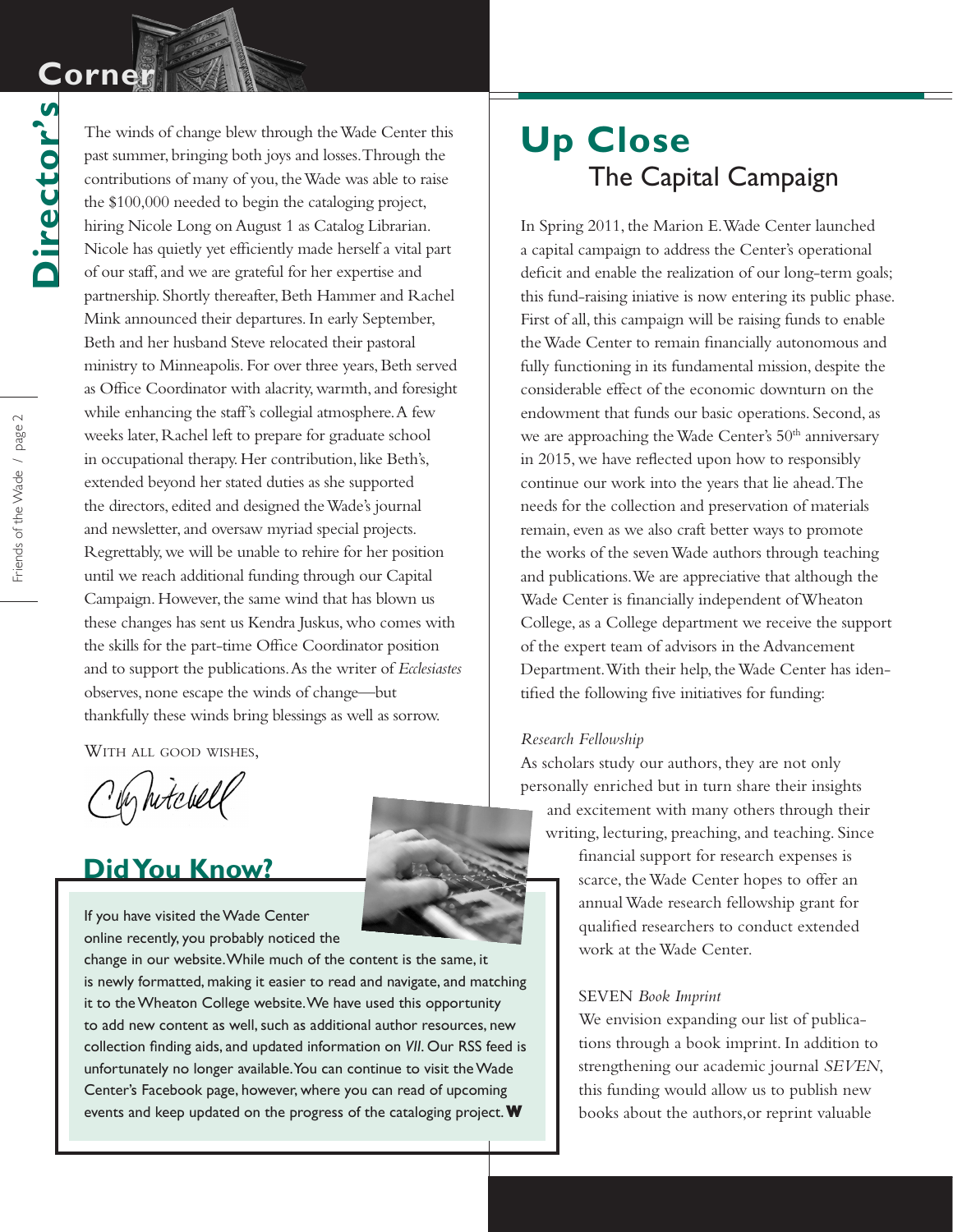Friends of the Wade / page 3

Friends of the Wade / page 3

critical works that have gone out of print. This would also be a way to insure the ongoing availability of the works of the Wade authors themselves.

#### *Summer Institute*

Students, teachers, scholars, pastors, reading group members, and museum visitors have long expressed an interest in additional opportunities to learn about the Wade authors' writings in depth. This initiative proposes an annual Summer Institute consisting of week-long summer courses on the seven authors.

#### *Symposium*

As the scholars and societies committed to the seven authors transition through the years, we recognize the need to host an annual symposium at the Wade Center, bringing together select experts to develop a five- to seven-year plan for the intentional and unified promotion of each of the seven authors across disciplines and around the world.

#### *Lectureship*

It is a deep encouragement that in the early stage of this campaign, this particular initiative has already been accomplished! The Walter and Darlene Hansen Lectureship will be an annual lecture series starting in 2013, and will draw on Wheaton College faculty to give three lectures in each annual series, which will be subsequently published by the Wade Center. Through the gracious gift of Mr. and Mrs. Walter Hansen, we will be able to reinforce our department's collaboration with Wheaton College scholars, and provide them with the opportunity and incentive to research and publish on the Wade authors.

To endow the four remaining initiatives described above, and to strengthen our operating budget, we are seeking to raise \$4 million. In view of our previous levels of fundraising over the last 45 years, this goal appears daunting. However, we sincerely believe that in seeking to fund these means to increase awareness and access to the works of the Wade authors, we are taking the next steps towards fulfilling Dr. Clyde S. Kilby's vision of sharing these transformative works in an engaging way with people of all ages and backgrounds.

As Friends of the Wade, many of you have given generously and consistently over the years, allowing us to embark on this next phase of enhancing access to the materials. Thank you for your continuing support on which we rely. In addition, many of you may be able to connect us with avenues for funding one or more aspects of the campaign. Please look for opportunities to tell others why you value and support the work of the Marion E. Wade Center, and to explain how they too can participate, by supporting one of the four remaining initiatives of the campaign or through unrestricted gifts. Of course, if any of these initiatives excite you and you have the means to consider funding them in full or in part, we would welcome the opportunity to discuss that possibility further with you.

We invite your questions and insights as we move forward with this fundraising campaign. Please feel free to contact Director Chris Mitchell at 630-752-5908 or at *christopher.mitchell@wheaton.edu* at any time. Thank you for your part in laying the foundation for the Wade Center's work in the coming decades. **W**

### **Spotlight on** *SEVEN*

### **Volume 28**

We are pleased to announce that the forthcoming volume of *VII: An Anglo-American Literary Review*, the annual journal of the Marion E. Wade Center. Volume 28 (2011) contains several hitherto unpublished materials by Wade authors. The first is C.S. Lewis's "Easley Fragment," two chapters of a realistic novel that Lewis abandoned early in his writing career but was preserved by his brother Warren in the Lewis Family Papers (now at the Wade). Also featured are drafts for an essay by G.K. Chesterton regarding George MacDonald, as well as related drawings. Of additional import and interest are several poems written for a village pageant by a young Dorothy L. Sayers that brought her public acclaim and foreshadowed her growing talents. We hope you enjoy these items, as well as the superb articles and reviews in this issue. **W**